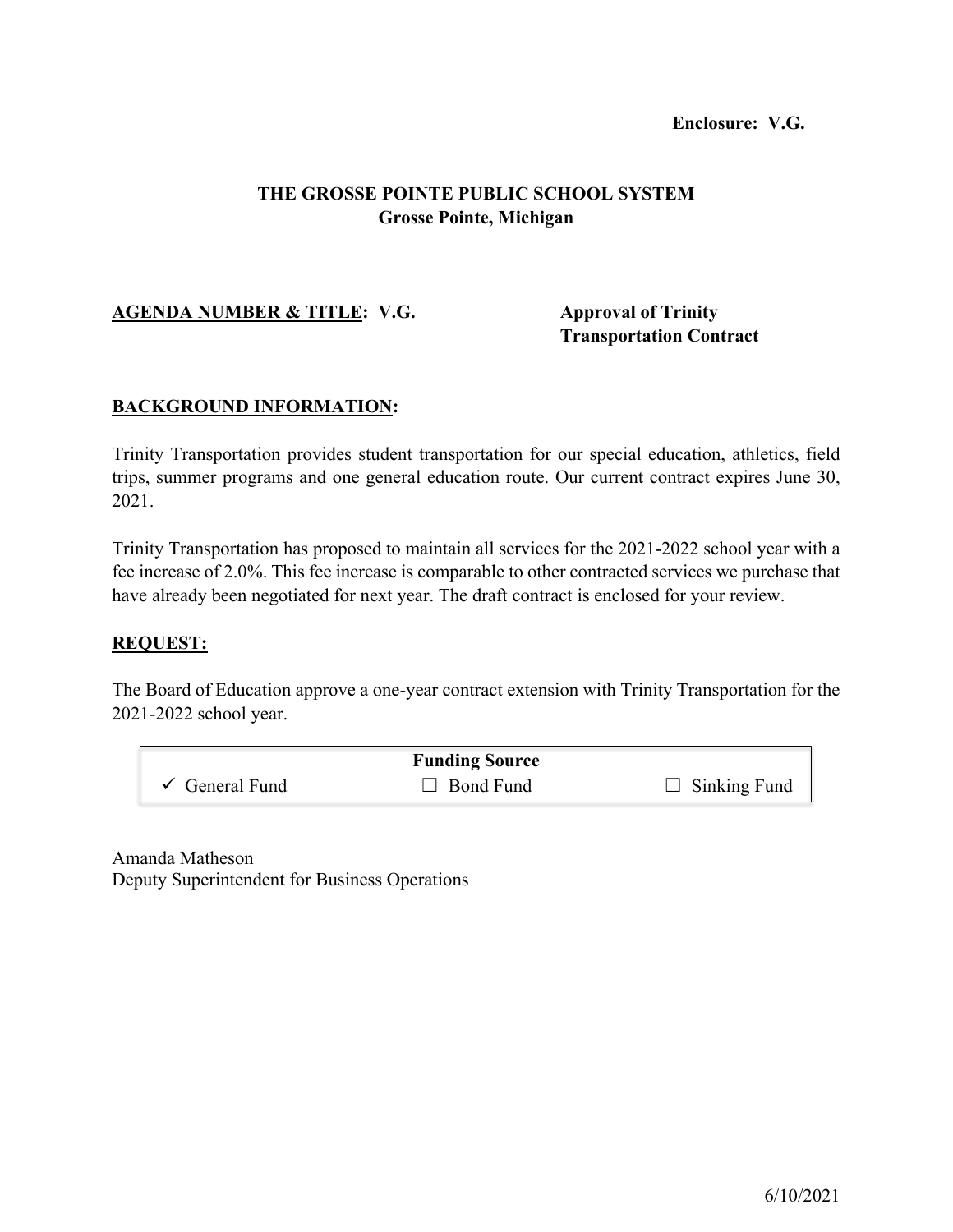### **AGREEMENT FOR THE TRANSPORTATION OF PUPILS**

This **AGREEMENT FOR THE TRANSPORTATION OF PUPILS**, hereinafter referred to as the "AGREEMENT", is made and entered into this 1st day of July, 2021, by and between THE **GROSSE POINTE PUBLIC SCHOOL** SYSTEM, with a principal office located at 389 St. Clair Avenue, Grosse Pointe, Michigan*,* hereinafter referred to as "DISTRICT", and **TRINITY, INC.**, a Michigan corporation, with offices located at 4624 13<sup>th</sup> Street, Wyandotte, Michigan 48192, hereinafter referred to as "CONTRACTOR."

- 1. Scope of Services. CONTRACTOR shall provide pupil transportation services to DISTRICT which includes, but are not limited to, transporting students within such parameters and routes approved by the District; providing equipment, storage and maintenance thereof; providing all employees to perform such services; and administrative, supervisory and operational services required thereby ("Work") based on the assumptions and at the rates set forth on Schedule A.
- 2. Change in Scope of Services.

(a) Minimum Operating Days: This Agreement and Contractor's rates set forth hereunder contemplate a base term of one (1) year and a minimum of 174 operating days per school year in accordance with the regularly scheduled school year. DISTRICT agrees to provide CONTRACTOR with reasonable written notice if DISTRICT cancels any school days such that the number of minimum operating days falls below 174.

(b) Payment for Cancelled Days: CONTRACTOR will invoice DISTRICT and DISTRICT agrees to pay a sum equal to fifty percent (50%) of the daily rate for each operating day cancelled up to five (5) days (day 173 through day 169). If the total number of cancelled days during the school year exceeds 5, DISTRICT and CONTRACTOR agree to engage in good faith negotiations of an adjustment to CONTRACTOR's daily rate, provided any reduction shall be between thirty percent (30%) and fiftyeight (58%) of CONTRACTOR's daily rate. The parties agree that said negotiations shall be governed by the following conditions:

- i. The parties shall commence negotiations within seventy-two (72) hours of DISTRICT providing notice of the cancellation of operating days.
- ii. DISTRICT agrees to pay CONTRACTOR a sum equal to 30% of CONTRACTOR's daily rate during the pendency of the negotiations.
- iii. Should the parties fail to reach an agreement within thirty (30) days of DISTRICT's notice of cancellation of operating days, the parties agree to submit the matter to a mediator selected by the parties, with such mediation to be held in Wayne County, Michigan. Any costs and fees other than attorney fees associated with the mediation shall be shared equally by the parties. In the event the dispute is not resolved through mediation, the parties agree to immediately proceed to arbitration, in accordance with Section 24 of the Agreement.

(c) Change in Level of Service: If the average daily number of routes, mid-day runs, shuttles or after school runs is changed by ten percent (10%) or more from Schedule A, CONTRACTOR, upon written notice to DISTRICT, may request an adjustment to rates, which shall be conducted in good faith. If the parties cannot reach an agreement, either party may terminate the Agreement upon sixty (60) days written notice to the other party.

3. Payment for Services. On or about the first business day of each month CONTRACTOR shall submit invoices in the form and number required by DISTRICT for all transportation services performed under this AGREEMENT during the prior month. DISTRICT shall not be charged or invoiced for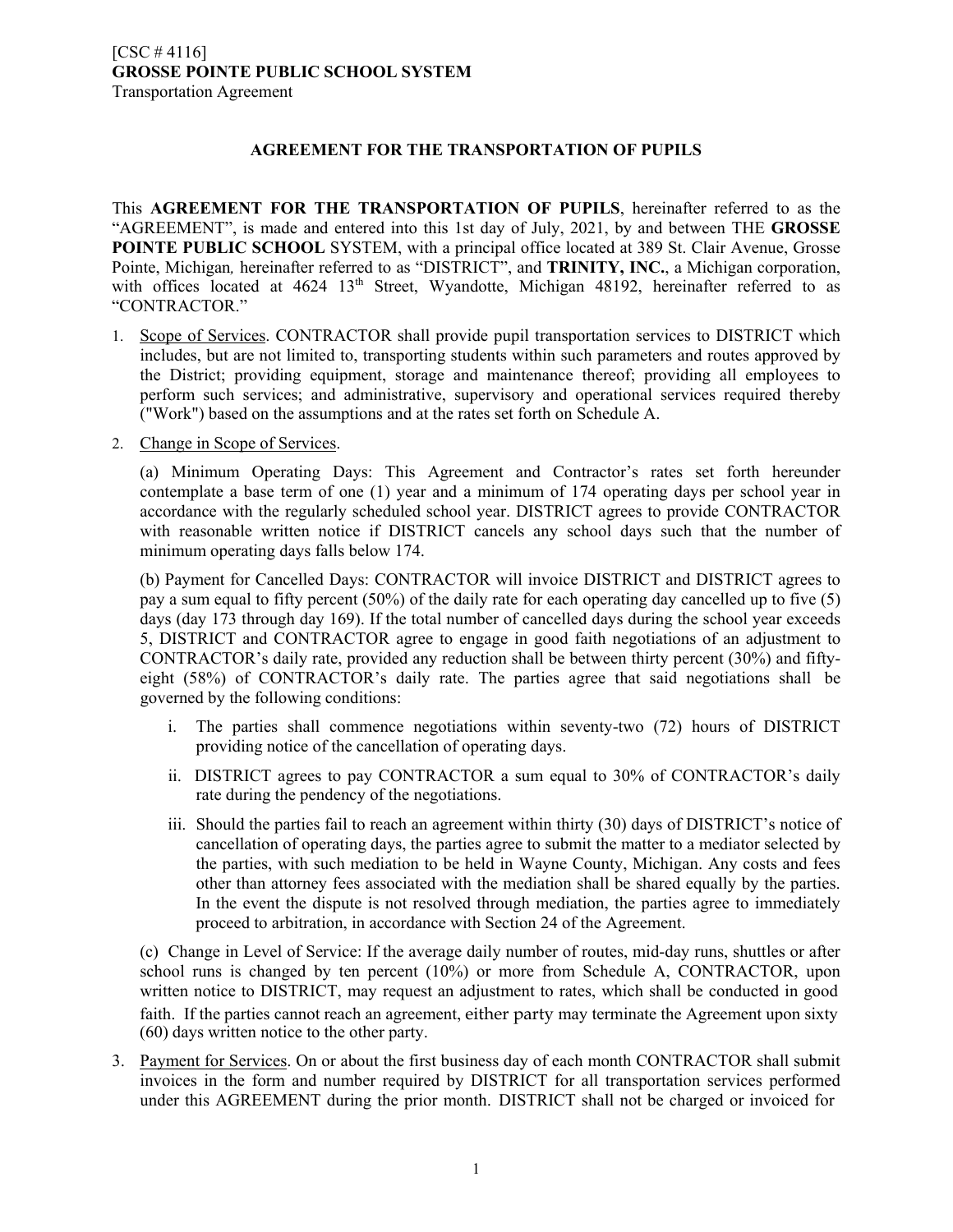#### $[CSC # 4116]$ **GROSSE POINTE PUBLIC SCHOOL SYSTEM** Transportation Agreement

any transportation services or Work that is/are not performed, subject to the terms of this AGREEMENT.

(a) Payment for such services will be made in check, money order, or ACH or wire transfers within a reasonable time after receipt of invoice, not to exceed thirty (30) calendar days. Payment by credit card is accepted but requires an increase in the invoiced amount of two and one-half percent (2.5%) to cover processing fees.

(b) If District, acting in good faith, disputes the accuracy of all or part of any invoice, District must notify Contractor of such dispute within twenty (20) calendar days of the receipt of the invoice, including the specific line item subject to dispute and the reasons for the dispute. Notwithstanding such dispute, District shall pay all undisputed amounts in accordance with this Section 3.

(c) In the event undisputed sums due and payable are not received within ten days days after the due date, a late charge of 1.5% per month or the maximum percentage allowed by law, whichever is less, of the outstanding balance will be assessed upon the account.

(d) In the event such undisputed sums are not received within sixty (60) days, service may be discontinued until such time as Contractor has received all sums due, and District shall hold Contractor harmless for any damages resulting from the discontinued service due to District's failure to pay.

- 4. Rates. The rates are set forth in Schedule A attached hereto.
- 5. Change in Law. Notwithstanding any contrary statements in this Agreement or in any documents incorporated herein by reference, in the event any federal, state, local or other government body's statutes, laws, orders, rules, guidelines, or regulations require material changes to the scope of work or the bid specifications of the DISTRICT (such as major scheduling, routing, or enrollment changes or additions of special needs or physically handicapped children, which require added transportation equipment), CONTRACTOR, upon written notice to DISTRICT, may request a renegotiation of the Agreement which shall be conducted in good faith. Such renegotiations may include, without limitation, changes in rates, term, payment schedules, levels of service, and the types or number of vehicles to be used. Any modification to the Agreement resulting from such renegotiations shall become effective on a mutually agreed upon date. If the parties cannot come to an agreement, either party may terminate the Agreement upon thirty (30) days' notice.
- 6. Term. The term of this AGREEMENT shall be for a period of one (1) years beginning July 1, 2021 through June 30, 2022. This AGREEMENT shall be renewable for two (2) additional terms of one (1) years, at the option and mutual written agreement of both parties, taking into consideration CONTRACTOR'S performance under this AGREEMENT and cost negotiations, and subject to applicable statutes and regulations.
- 7. Document Agreement. This AGREEMENT contains all the terms and conditions agreed upon by the Parties and no other agreement, oral or otherwise, including DISTRICT's Request for Proposal, regarding the subject matter of this Contract, or any part thereof, shall have any validity or bind the Parties. The complete AGREEMENT consists of this AGREEMENT and the Proposal of CONTRACTOR, which is incorporated herein by reference. In the event of any conflict between the terms of this AGREEMENT and the Proposal, the terms of this AGREEMENT shall govern.
- 8. Permits and Licenses. CONTRACTOR, its employees, and its agents shall secure and maintain valid permits, licenses, and certifications as required by law for the execution of this AGREEMENT. CONTRACTOR shall comply with and observe all provisions of applicable federal and state law in all material respects, and shall comply with all of District's policies communicated to CONTRACTOR and not otherwise inconsistent with this Agreement.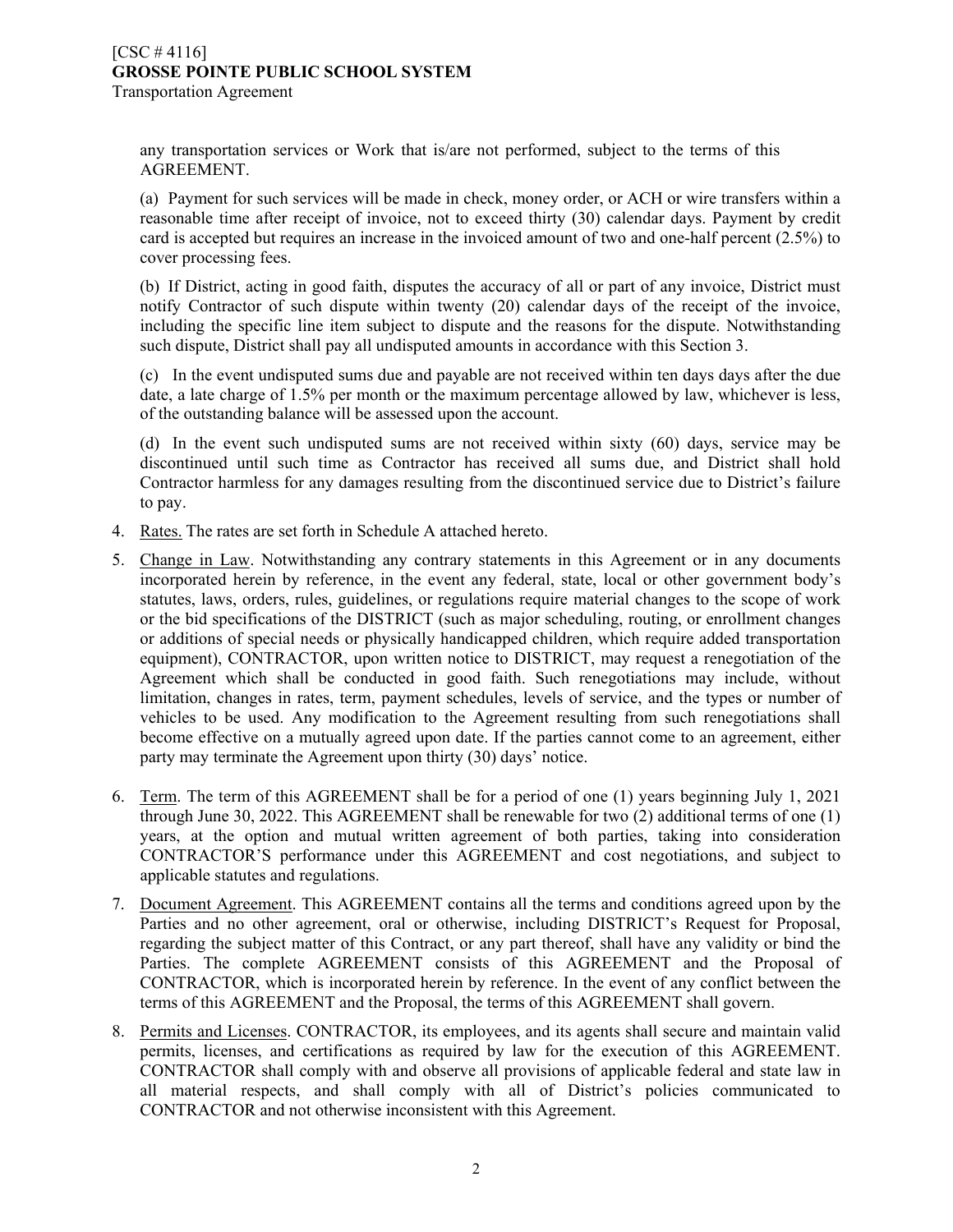#### $[CSC # 4116]$ **GROSSE POINTE PUBLIC SCHOOL SYSTEM** Transportation Agreement

9. Insurance. CONTRACTOR shall maintain insurance as set forth below during this AGREEMENT period and shall furnish a certificate of insurance for General and Auto Liability coverage and for Workers' Compensation coverage. CONTRACTOR shall furnish new Certificates of Insurance for liability coverage and for Workers' Compensation coverage within thirty (30) days following the placement of new or renewed coverage. Certificates shall provide that a thirty (30) day prior notice of cancellation will be given to DISTRICT. Certificates of insurance shall identify DISTRICT as the Certificate Holder and an Additional Insured. The insurance provider(s) shall be registered to do business in the State of Michigan.

General and Auto Liability insurance shall be maintained to protect CONTRACTOR from any claims from damages for personal injury or death, and from damage to property, which may arise from operations of CONTRACTOR under this AGREEMENT. General and Auto Liability insurance shall each have a combined single limit of Five Million Dollars (\$5,000,000). Workers' Compensation insurance shall be maintained as required by law and to protect CONTRACTOR from claims, which may arise from its operation under this AGREEMENT.

CONTRACTOR'S failure to provide and continue in force such insurance coverage shall constitute a material breach of this Agreement, and permit DISTRICT to immediately terminate this Agreement by written notice to CONTRACTOR.

- 10. Hold Harmless Agreement. CONTRACTOR shall hold harmless and indemnify DISTRICT, its Governing Board, Officers, Agents, and Employees from every claim or demand which may be made by reason of any injury to person or damage to property sustained by any person, firm or corporation, to the extent that such injury or damage was caused by any negligent act or omission or willful misconduct of CONTRACTOR or of any person, firm, or corporation, directly or indirectly employed by CONTRACTOR upon or in connection with its performance under this AGREEMENT.
- 11. Safety Program. CONTRACTOR shall provide formal safety instruction on a regular basis for all operating personnel assigned to this AGREEMENT.
- 12. Independent Contractor. While engaged in carrying out and complying with the terms and conditions of this AGREEMENT, CONTRACTOR is an independent contractor, and neither CONTRACTOR, its employees or its Agents shall be considered to be an Officer, Agent, or Employee of DISTRICT.
- 13. Assignments. CONTRACTOR may assign or transfer any of its rights, burdens, duties, or obligations under this AGREEMENT to its parent company, affiliates, subsidiaries, or related legal entities, so long as any such assignee shall agree to assume all of the obligations of CONTRACTOR under this Agreement. CONTRACTOR will advise DISTRICT of such assignment or transfer.
- 14. Subcontracting. CONTRACTOR will not subcontract any of its rights, burdens, duties, or obligations under this AGREEMENT without the written consent of DISTRICT, except on a short term, interim basis in the event of an emergency. Consent shall not be unreasonably withheld.
- 15. Routing and Scheduling. Prior to the start of any service under this AGREEMENT, DISTRICT and CONTRACTOR shall cooperatively establish routes and schedules conforming to the needs of DISTRICT. If, at any time during the term of this AGREEMENT, it is determined by mutual consent that service may be improved by revisions to routing, scheduling, or bus assignment, DISTRICT and CONTRACTOR shall plan and institute such changes jointly. CONTRACTOR shall have sufficient notice to review such changes and evaluate the safety considerations. All routes, schedules, and bus stops shall be established by CONTRACTOR on such basis as may be determined by it to be most efficient, but shall be approved by DISTRICT and shall not be revised without mutual consent and authorization.
- 16. Contractor's Personnel. CONTRACTOR shall employ and assign for services under this AGREEMENT a sufficient number of regular and substitute drivers based on projected basic and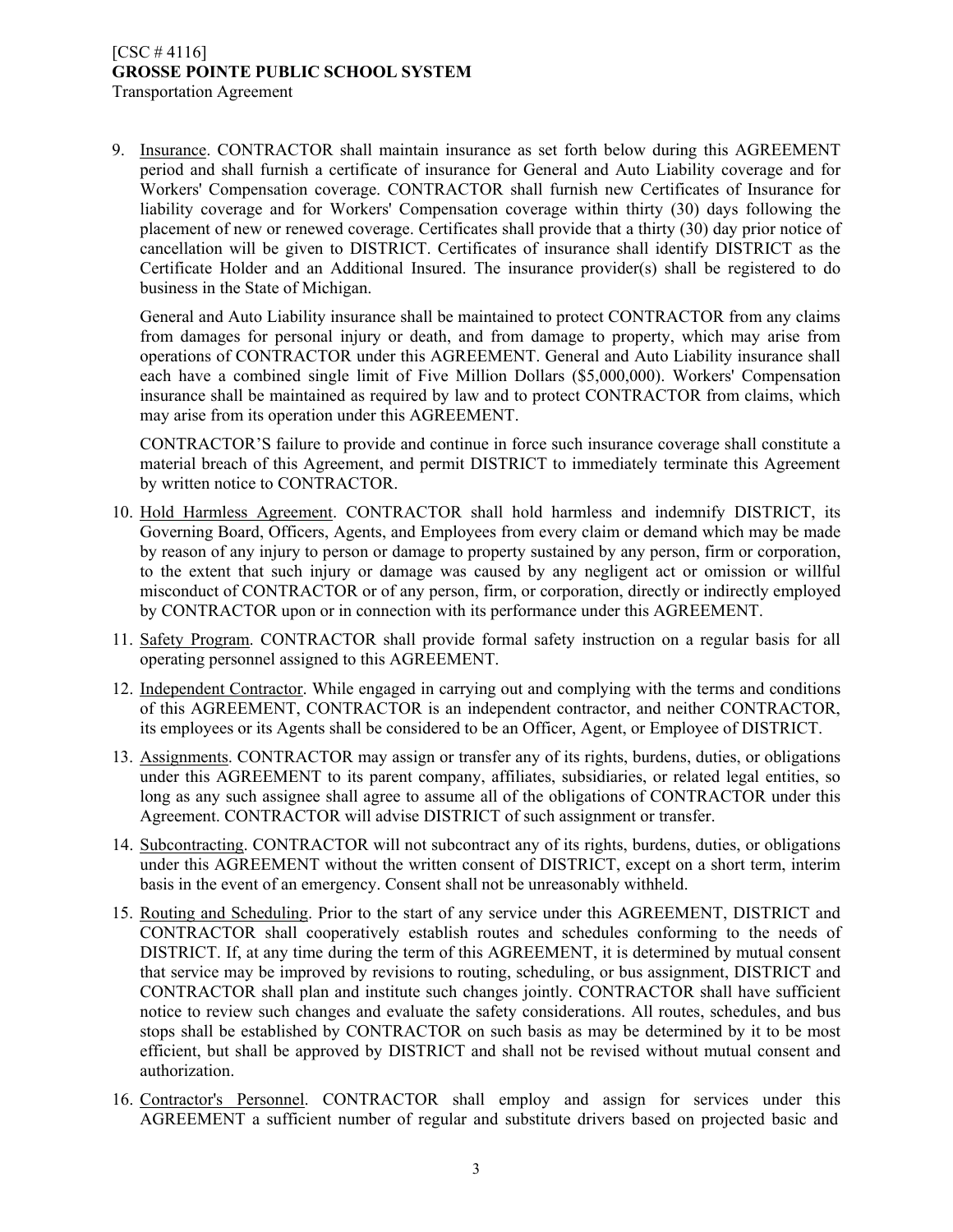#### $[CSC # 4116]$ **GROSSE POINTE PUBLIC SCHOOL SYSTEM** Transportation Agreement

supplementary transportation, taking into account the current driver absence rates. CONTRACTOR shall be solely responsible for hiring and discharging its employees. DISTRICT shall have the right to request removal of any of CONTRACTOR's employees from providing services under this AGREEMENT provided that such request is made in writing with the reasons set forth and provided that such request does not violate any laws against discrimination. The Contractor acknowledges and agrees that in accordance with Michigan Public Act 84 of 2006, as amended, the Contractor shall be required to have all on-site personnel such as managers, clerical staff, bus drivers (including substitutes), mechanics, as well as any and all of its agents, employees or representatives who will regularly and continuously be on any District premises to carry out the Work, transportation services or maintenance services contemplated by this AGREEMENT, fingerprinted and subjected to criminal history and background checks through the Michigan State Police and Federal Bureau of Investigation in accordance with MCL 380.1230 and MCL 380.1230a, prior to commencing any Work under this AGREEMENT. These criminal background checks must be completed through the District, or if permitted by law, having said Contractor personnel provide written notification to the District that said individual has previously completed fingerprinting and a criminal history and background check as a Contractor employee or agent in connection with contracting or working for another Michigan school district, intermediate school district, public school academy or nonpublic school (each an "Agency") and indicating that the individual consents to the sharing or transferring of the appropriate fingerprinting and criminal history background report from the other Agency. If such transfer is not permissible under applicable law, the Contractor acknowledges and agrees that the Contractor personnel will be required to undergo the full fingerprinting and background check process. Additionally, the Contractor represents and warrants to the District that it will require all its personnel to report to the District within three (3) business days of when any of its agents, employees or representatives who will regularly and continuously be on the District's premises to carry out the Work, transportation services and/or maintenance services contemplated by this AGREEMENT, is/are charged with a crime listed in Section 1535a(1) or 1539b(1) of the Revised School Code, being MCL 380.1535a(1) and 380.1539b(1), or a substantially similar law, and to immediately report to the District if that person is subsequently convicted, plead guilty or plead no contest to that crime. The Contractor shall indemnify, defend and hold the District, its employees, Board of Education, and each member thereof, agents and consultants, harmless from and against any and all claims, counterclaims, suits, debts, demands, actions, judgments, liens, liabilities, costs, expenses, including actual attorney's fees and actual expert witness fees, arising out of or in connection with any violation of, or the Contractor's (or its employees' or agents') failure to comply with, the requirements of Michigan Public Act 84 of 2006, as amended, or this paragraph. The Contractor shall be responsible for all costs and expenses associated with the above-required fingerprinting and background checks. The Contractor shall supply all necessary data and information, as requested by the District, to enable the District to properly submit Contractor and its employees and agents for inclusion in the State of Michigan Department of Education's list of "registered educational personnel." The Contractor acknowledges and agrees that all background checks must be completed through the District and the District will not accept any background checks conducted through the Contractor.

17. Record Keeping and Accident Reports. CONTRACTOR will be required to provide access to any and all operational records related to the provision of services under this AGREEMENT and kept in the ordinary course of business to DISTRICT within 30 days of DISTRICT's written request for such records. DISTRICT shall maintain the confidentiality of CONTRACTOR's records. All operational records, including, but not limited to audio, digital and video recordings are, and shall be, the exclusive property of CONTRACTOR.

All equipment involved in an accident shall be reported as defined by law. Accidents involving CONTRACTOR'S equipment or personnel while operating for DISTRICT shall also be reported to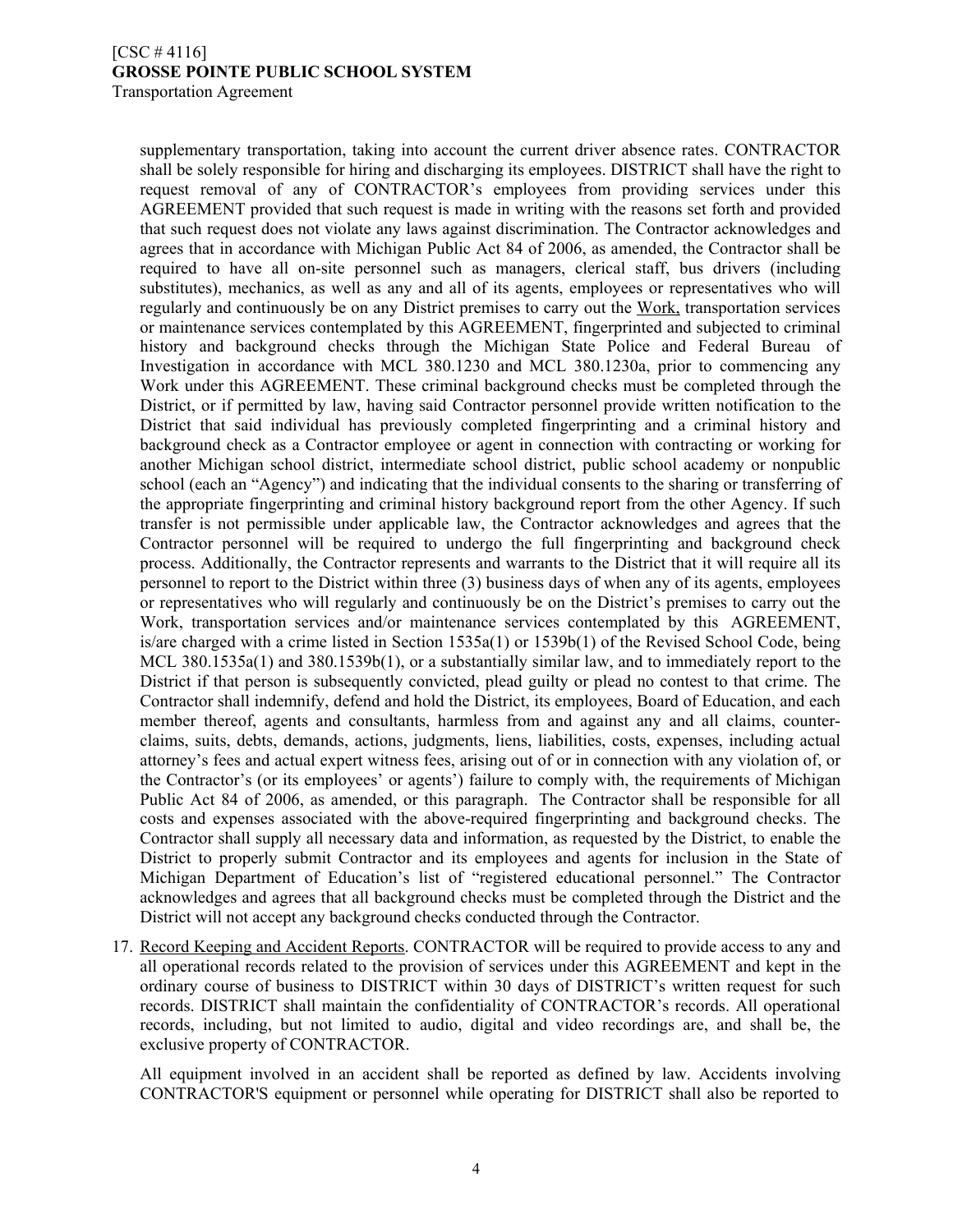DISTRICT. If requested by DISTRICT, pupil injuries not involving acceleration, deceleration, or movement of the bus may also be reported to DISTRICT on forms provided by DISTRICT.

18. Equipment Requirements. All buses supplied under this AGREEMENT shall be approved school buses, as defined by applicable statutory or administrative codes within the State of Michigan.

(a) Regular preventive maintenance shall be practiced on all buses. The Contractor shall maintain all buses in strict accordance with all State, Federal, and any other local government minimum standards for school buses, including but not limited to, the Pupil Transportation Act, Michigan Public Act 187 of 1990, as amended, MCL 257.1801 et seq. (the "Pupil Transportation Act"), and such additional requirements as set forth herein. All buses servicing the District shall be inspected annually in accordance with the Pupil Transportation Act (by the Michigan Department of State Police (the "MSP") or other entity authorized by law and approved by the District in advance and in writing) and the Contractor shall submit, in writing, the inspection results of all buses serving the within thirty (30) days of the completion of the inspections required by law. Contractor shall verify to the District in writing prior to the commencement of any Work under this AGREEMENT, that all buses used for the provision of the transportation services have been inspected as required by law and have passed that inspection. Contractor shall neither operate nor permit to be operated any bus which has not been inspected as required by law or has failed inspection. The District shall have the right to inspect, at any time, any and all buses used for the provision of the transportation services for purposes of ensuring compliance with all applicable laws and the terms and conditions of this AGREEMENT. Any violation of this subparagraph 17(a) will result in an automatic and immediate termination of this AGREEMENT and the District shall not be responsible for any services not performed irrespective of any other provision of this AGREEMENT.

(b) Spare buses of appropriate sizes, and meeting all the above requirements, shall be located by CONTRACTOR at points close enough to DISTRICT so they may be substituted for regularly assigned buses, if needed, without delay.

(c) It is specifically understood between the Parties that prices under this AGREEMENT do not include modifications to vehicles not required as of the date of this Agreement but that during the term of this Agreement become required by government agencies or DISTRICT. If, during the term of this AGREEMENT, such equipment modifications, including seat belts, are mandated, CONTRACTOR and DISTRICT shall negotiate in good faith price increases related to such modifications. Such renegotiations shall include, but shall not be limited to, the payment schedule, duration of this AGREEMENT, levels of service, etc. Any modification to this AGREEMENT resulting from such renegotiations shall become effective on a mutually agreed-upon date.

- 19. Fuel. Fuel shall be paid for and provided by CONTRACTOR.
- 20. Termination of Agreement. If either Party refuses or fails to perform services as required as specified in this AGREEMENT, or any separable part thereof, the other Party may, without prejudice to any other right or remedy, serve written notification upon it of intention to terminate and, unless within forty-five (45) days after service of such written notice of the condition or violation the party in breach shall cease and make satisfactory arrangements for the correction thereof, this AGREEMENT shall, upon the expiration of the forty-five (45) days, cease and terminate.
- 21. Notices: Notices to either party to this AGREEMENT shall be in writing and shall be considered duly served and delivered if such notice is delivered by hand; mailed via the United States mail, certified, return receipt requested; or sent via overnight service. All such notices shall be addressed to:

DISTRICT: Ms. Amanda M. Matheson Deputy Superintendent for Business Operations Services Grosse Pointe Public School System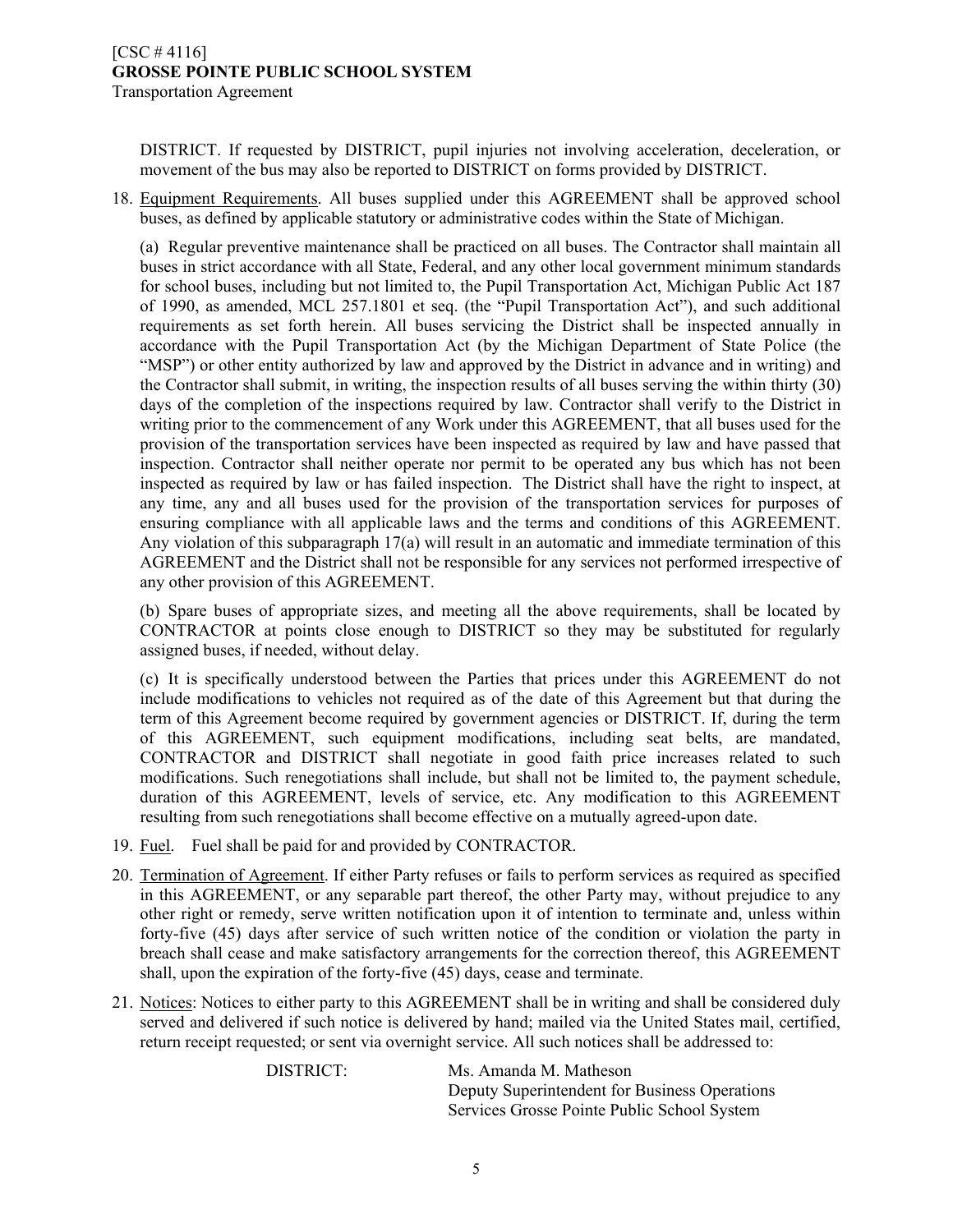389 St. Clair Avenue Grosse Pointe, Michigan 48230

CONTRACTOR: Trinity, Inc. Attn: Contract Management Specialist 2601 Navistar Drive Lisle, Illinois 60532 Telephone: (630) 821-5400

- 22. Discipline. CONTRACTOR will report serious or persistent misconduct on the part of students to the designated DISTRICT employee. DISTRICT may, in its discretion, impose reasonable and appropriate disciplinary measures upon the students in accordance with its policies and Student Code of Conduct.
- 23. Force Majeure. Neither party shall be liable if the performance of any part or all of this Agreement is prevented, delayed, hindered or otherwise made impracticable of impossible by reason of any act of God, fire, flood, war, riot, civil disturbance, state of emergency, terrorism, epidemic, pandemic, governmental / executive order, quarantine, strike, lockout, labor dispute, oil or fuel shortage, freight embargo, rationing or unavailability of materials or products, loss of transportation facilities, commandeering of equipment, materials, products, plants, or facilities by the Government, or any other occurrence which is beyond the control of either party.
- 24. Dispute Resolution. The parties agree to meet and confer in good faith on all matters and disputes under this AGREEMENT. If a dispute is not resolved under the foregoing, and one party informs the other in writing that it reasonably believes that the differences between the parties are not likely to be reconciled through further negotiation, then the parties agree to submit such dispute to binding arbitration. Such arbitration shall be conducted by a single private arbitrator if the parties agree to such a format. If the parties cannot agree to a single-arbitrator format or to the appointment of a single arbitrator, then binding arbitration shall take place under the Commercial Rules of the American Arbitration Association ("AAA"). Such AAA arbitration will be held as promptly as possible in Michigan and will be conducted before a panel of three (3) members. DISTRICT and CONTRACTOR shall each select one arbitrator for an AAA arbitration, and the third arbitrator shall be selected by agreement of the other two arbitrators so chosen. The decision of a single arbitrator or a majority of the arbitration panel in an AAA arbitration will be binding on the parties and may be submitted for enforcement to any court of competent jurisdiction. Each party shall bear its own costs of the arbitration, including attorney ar, provided that the parties shall each pay one-half of the costs of the arbitrator(s), and provided that the arbitrator(s) shall have the discretion to award attorney fees to the prevailing party.
- 25. Choice of Law. This AGREEMENT shall be governed and enforced with the laws of the State of Michigan.
- 26. Severability. In the event any provision of this AGREEMENT is determined to be illegal or void, the remainder of this AGREEMENT shall remain in full force and effect.
- 27. Confidentiality. CONTRACTOR shall keep confidential and not disclose to third parties any information protected under the Family Educational Rights and Privacy Act ("FERPA"), 20 U.S.C. §1232g, *et seq.,* and the associated regulations contained at 34 C.F.R. Part 99. Only personnel of CONTRACTOR with a need to know such information may have access to such information.
- 28. Wage Protection. In the event market conditions dictate that employee wage increases are necessary or a state of emergency, other governmental action or legislative mandate require the Contractor to increase its wages paid to its bus drivers, DISTRICT and CONTRACTOR agree to negotiate in good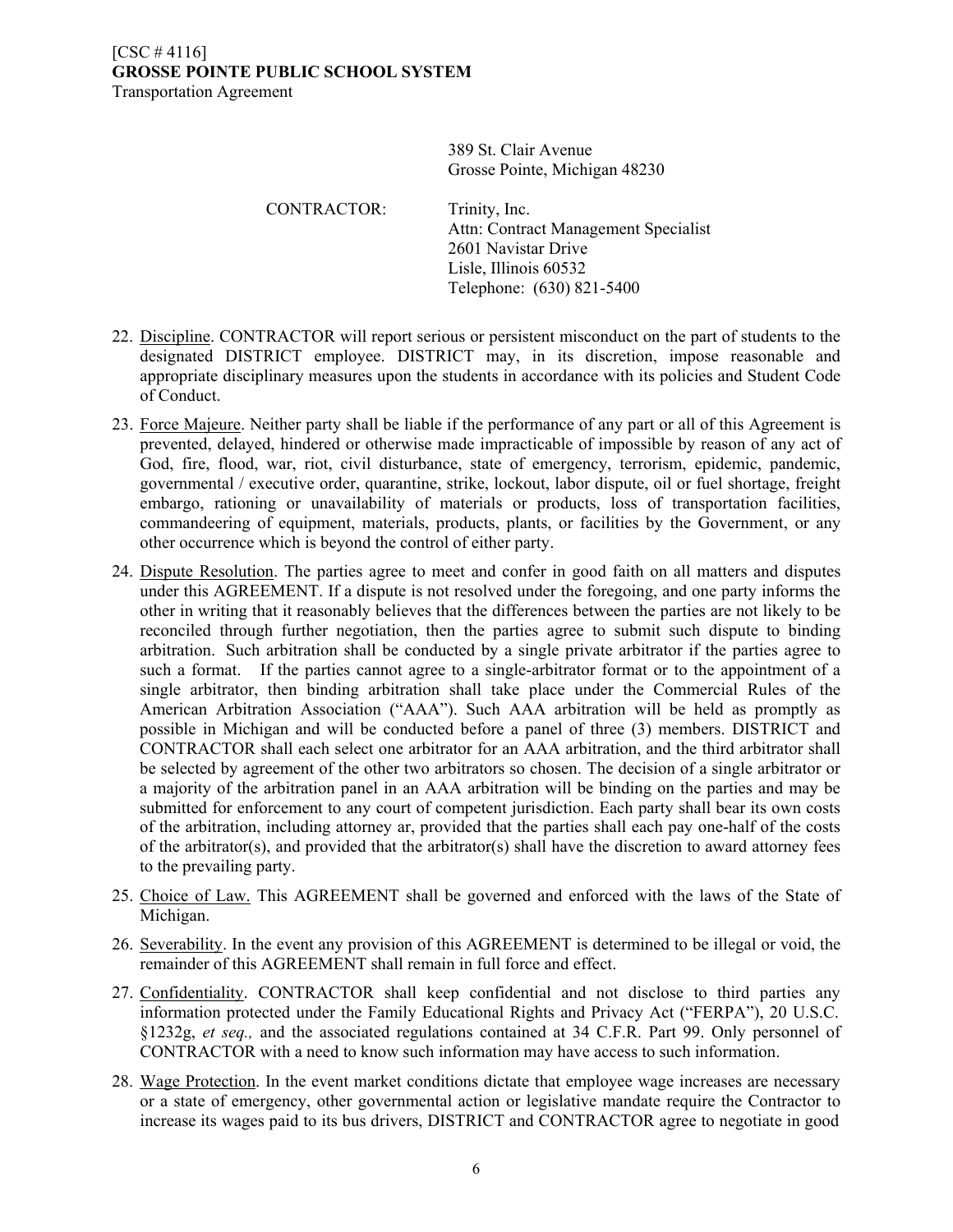faith to mitigate the financial impact of any increased wages for bus drivers. In the event the District and the Contractor cannot come to a mutual agreement, the Contractor has the right to terminate the Agreement upon ninety (90) days written notice to DISTRICT.

29. Compliance with Laws. Each party shall comply in all material respects with all laws, ordinances, or governmental or regulatory rule or regulation, whether federal, state, or local.

IN WITNESS WHEREOF, the parties hereto have executed this AGREEMENT as of the date written above.

### **TRINITY, INC. GROSSE POINTE PUBLIC SCHOOL SYSTEM**

| By:    | Bv:    |
|--------|--------|
| Name:  | Name:  |
| Title: | Title: |
| Date:  | Date:  |